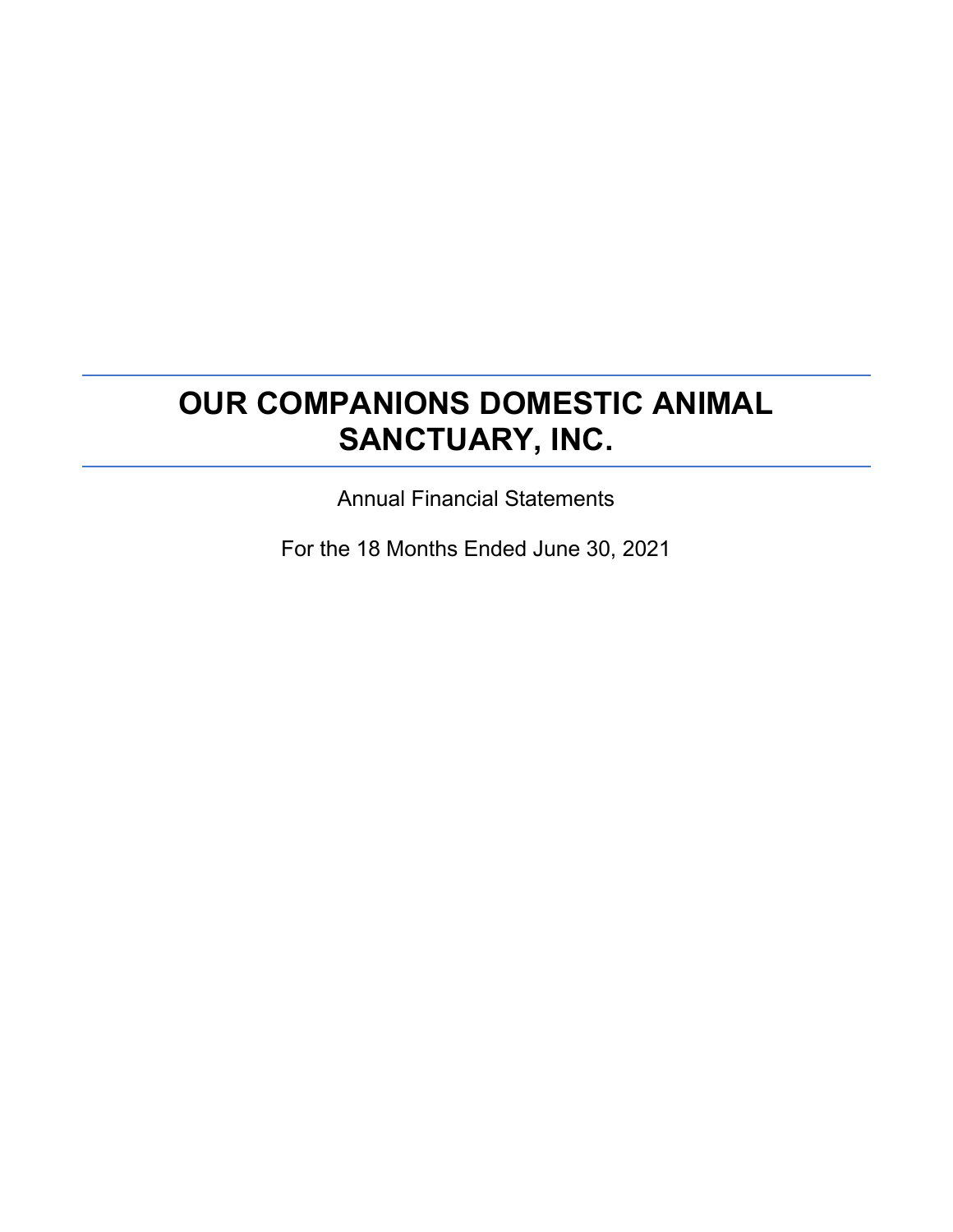Table of Contents

June 30, 2021

**PAGE**

| <b>INDEPENDENT AUDITOR'S REPORT</b>     |   |
|-----------------------------------------|---|
| <b>BASIC FINANCIAL STATEMENTS</b>       |   |
| <b>Statement of Financial Position</b>  | 3 |
| <b>Statement of Activities</b>          | 4 |
| <b>Statement of Cash Flows</b>          | 5 |
| <b>Statement of Functional Expenses</b> | 6 |
| Notes to the Financial Statements       |   |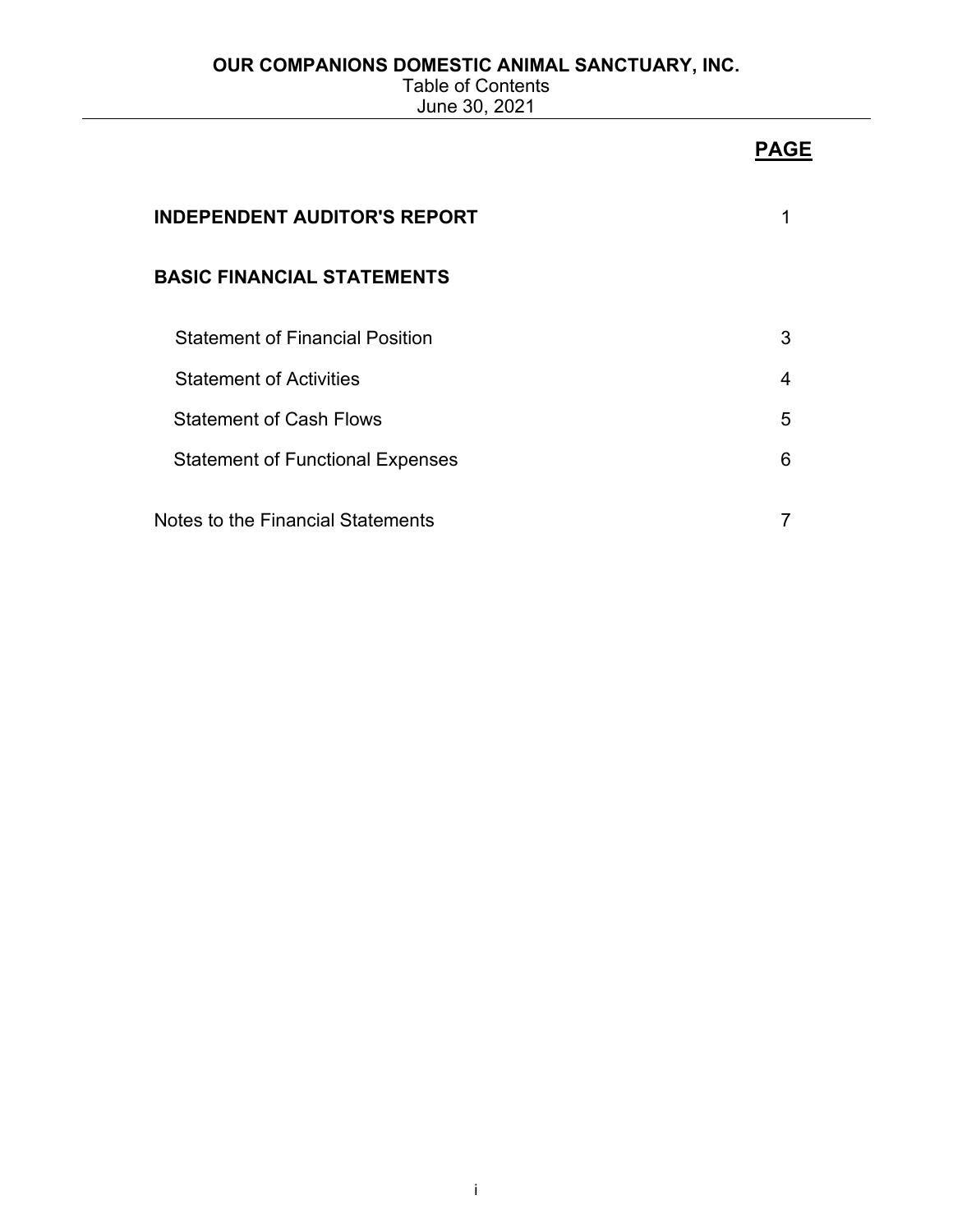170 Holabird Avenue Winsted, CT 06098

#### **INDEPENDENT AUDITOR'S REPORT**

To the Board of Directors of Our Companions Domestic Animal Sanctuary, Inc. Manchester, CT

We have audited the accompanying financial statements of Our Companions Domestic Animal Sanctuary, Inc. (a nonprofit organization), which comprise the statement of financial position as of June 30, 2021, and the related statements of activities, cash flows, and functional expenses for the 18 months then ended, and the related notes to the financial statements.

#### **Management's Responsibility for the Financial Statements**

Management is responsible for the preparation and fair presentation of these financial statements in accordance with accounting principles generally accepted in the United States of America; this includes the design, implementation, and maintenance of internal control relevant to the preparation and fair presentation of financial statements that are free from material misstatement, whether due to fraud or error.

#### **Auditor's Responsibility**

Our responsibility is to express an opinion on these financial statements based on our audit. We conducted our audit in accordance with auditing standards generally accepted in the United States of America. Those standards require that we plan and perform the audit to obtain reasonable assurance about whether the financial statements are free from material misstatement.

An audit involves performing procedures to obtain audit evidence about the amounts and disclosures in the financial statements. The procedures selected depend on the auditor's judgment, including the assessment of the risks of material misstatement of the financial statements, whether due to fraud or error. In making those risk assessments, the auditor considers internal control relevant to the entity's preparation and fair presentation of the financial statements in order to design audit procedures that are appropriate in the circumstances, but not for the purpose of expressing an opinion on the effectiveness of the entity's internal control. Accordingly, we express no such opinion. An audit also includes evaluating the appropriateness of accounting policies used and the reasonableness of significant accounting estimates made by management, as well as evaluating the overall presentation of the financial statements.

We believe that the audit evidence we have obtained is sufficient and appropriate to provide a basis for our audit opinion.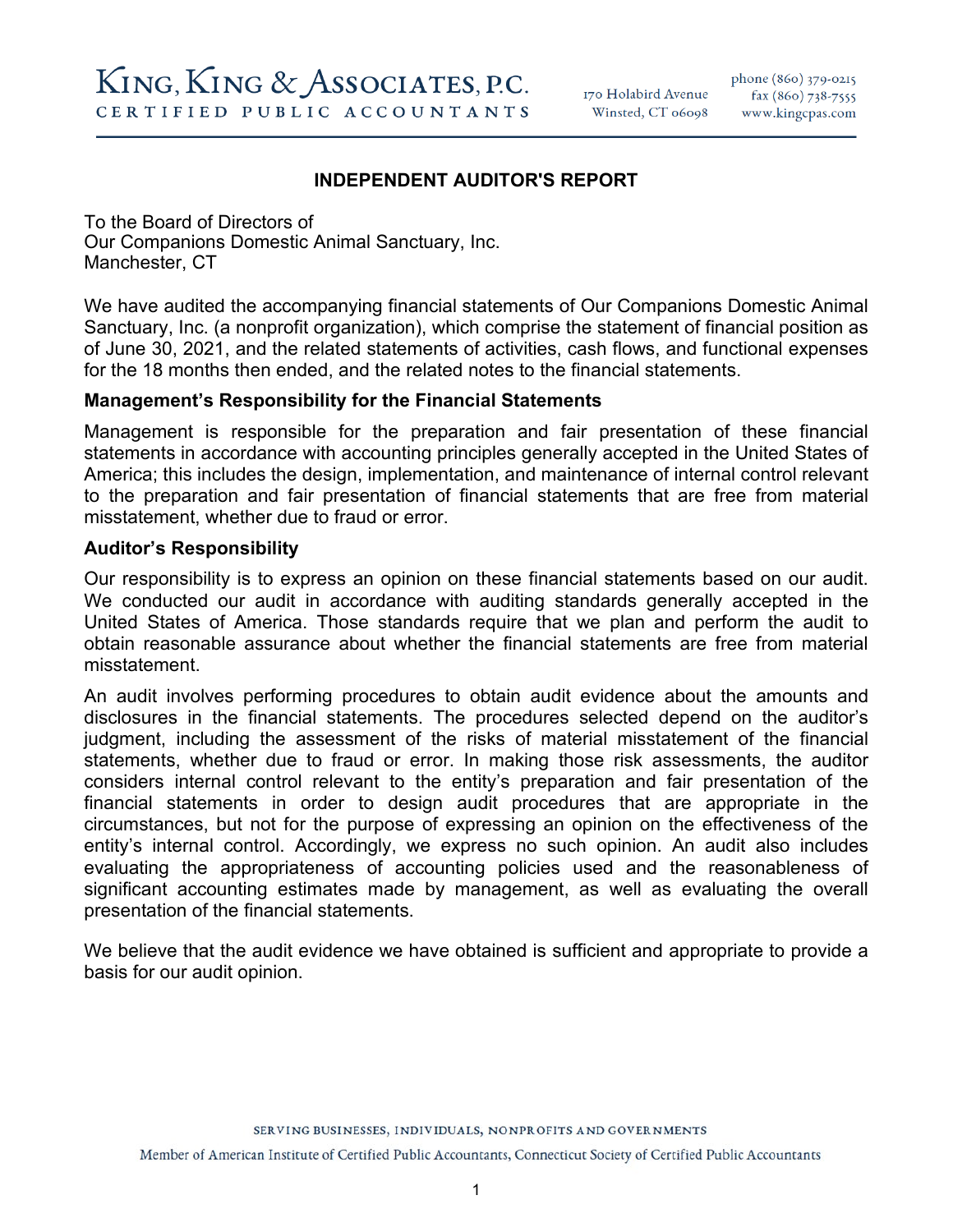# **Opinion**

In our opinion, the financial statements referred to above present fairly, in all material respects, the financial position of Our Companions as of June 30, 2021, and the changes in its net assets and cash flows for the year then ended in accordance with accounting principles generally accepted in the United States of America.

King. King & Associates

King, King & Associates, CPA's Winsted, CT December 9, 2021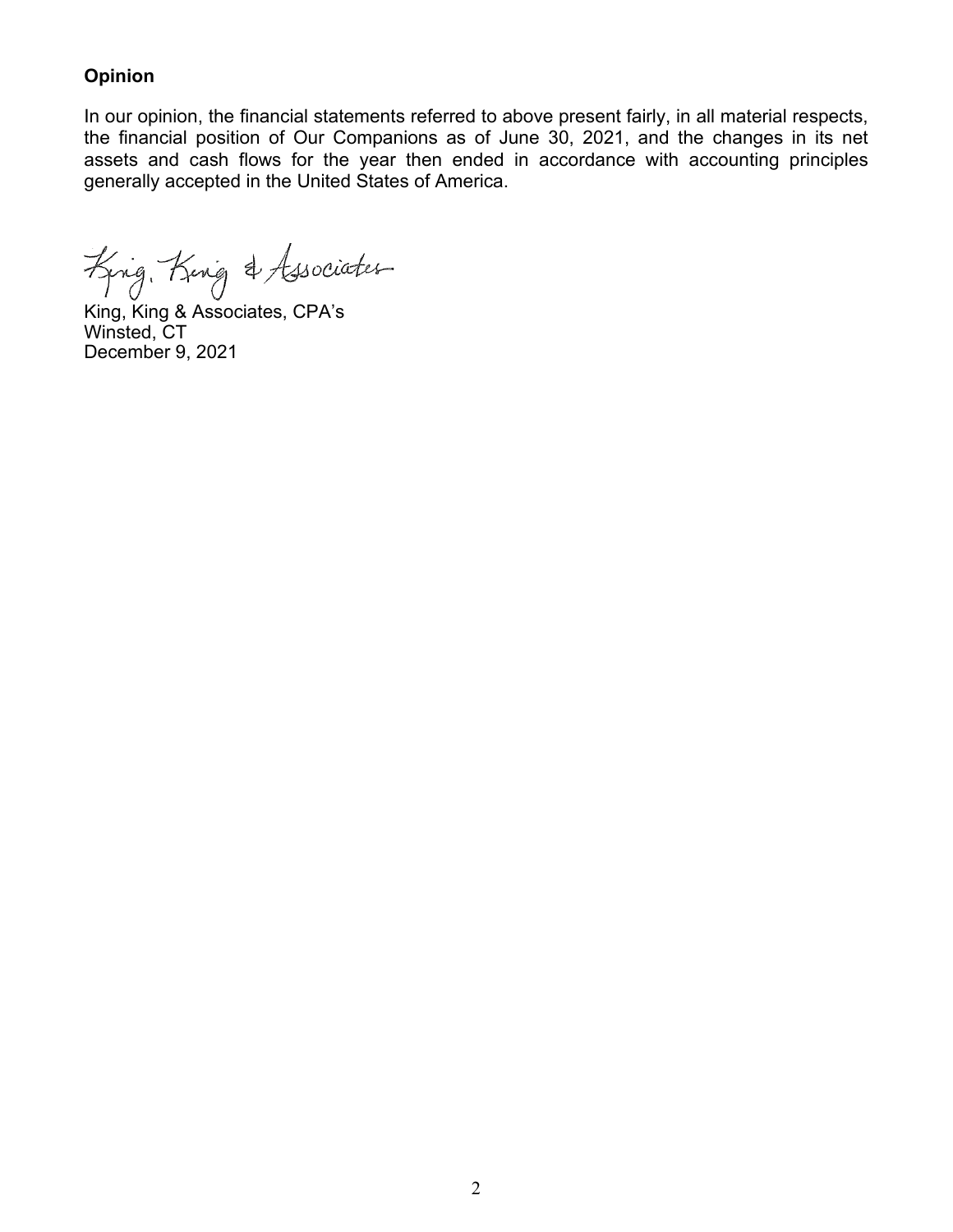Statement of Financial Position

June 30, 2021

| <b>ASSETS</b>                                                    |                      |
|------------------------------------------------------------------|----------------------|
| Cash and Cash Equivalents                                        | \$<br>156,851        |
| <b>Short Term Pledges Receivable</b>                             | 220,900              |
| Prepaid Insurance                                                | 4,977                |
| <b>Investments at Fair Value</b><br>Long Term Pledges Receivable | 2,665,579<br>444,100 |
| Property and Equipment, Net                                      | 2,923,093            |
|                                                                  |                      |
| <b>TOTAL ASSETS</b>                                              | \$6,415,500          |
| <b>LIABILITIES</b>                                               |                      |
| <b>Payroll Taxes Payable</b>                                     | \$<br>332            |
| Sales Tax Payable                                                | 562                  |
| <b>Accounts Payable</b>                                          | 1,380                |
|                                                                  |                      |
| <b>TOTAL LIABILITIES</b>                                         | 2,274                |
| <b>NET ASSETS</b>                                                |                      |
| <b>Without Donor Restrictions:</b>                               |                      |
| Undesignated                                                     | 3,951,989            |
| <b>Board Designated: Endowment</b>                               | 829,870              |
| Management Designated: Reserve                                   | 21,435               |
| <b>With Donor Restrictions</b>                                   |                      |
| Capital Campaign                                                 | 1,520,396            |
| Annual Pledges: Long-Term                                        | 60,000               |
| <b>Purpose Restricted</b>                                        | 29,536               |
| <b>TOTAL NET ASSETS</b>                                          | 6,413,226            |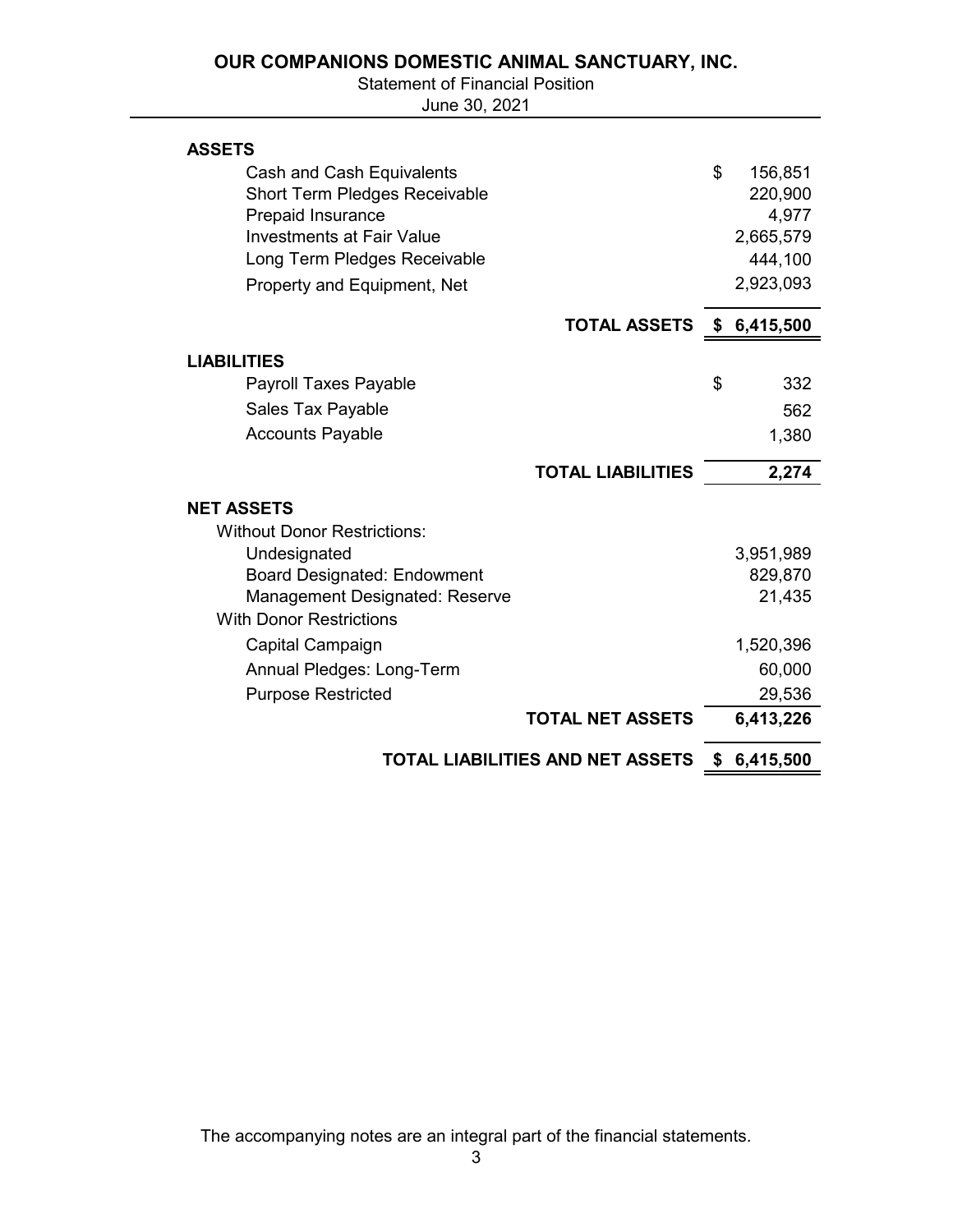Statement of Activities

For the 18 Months Ended June 30, 2021

| <b>NET ASSETS WITHOUT DONOR RESTRICTIONS</b>           | Operating       | <u>Campaign</u> | Total           |
|--------------------------------------------------------|-----------------|-----------------|-----------------|
| Revenues and Other Support                             |                 |                 |                 |
| Donations/Contributions                                | \$<br>1,846,312 | \$              | 1,846,312<br>\$ |
| Program Fee Income                                     | 32,534          |                 | 32,534          |
| <b>Payroll Protection Program</b>                      | 164,655         |                 | 164,655         |
| Interest Income                                        | 7,039           |                 | 7,039           |
| <b>Investment Return</b>                               | 195,805         |                 | 195,805         |
| <b>Total Revenues and Other Support</b>                | 2,246,345       |                 | 2,246,345       |
| Net Assets Released from Restriction                   | 70,923          |                 | 70,923          |
| <b>TOTAL SUPPORT</b>                                   | 2,317,268       |                 | 2,317,268       |
| Expenses                                               |                 |                 |                 |
| <b>Program Services</b>                                | 2,123,519       |                 | 2,123,519       |
| Management & General                                   | 204,645         |                 | 204,645         |
| Fundraising                                            | 103,500         |                 | 103,500         |
| <b>Total Expenses</b>                                  | 2,431,664       |                 | 2,431,664       |
| <b>CHANGE IN NET ASSETS WITHOUT DONOR RESTRICTIONS</b> | (114, 396)      |                 | (114, 396)      |
| <b>NET ASSETS WITH DONOR RESTRICTIONS</b>              |                 |                 |                 |
| Donations/Grants                                       | 18,835          | 948,888         | 967,723         |
| Net Assets Released from Restriction                   | (9, 181)        | (61, 742)       | (70, 923)       |
| <b>CHANGE IN NET ASSETS WITH DONOR RESTRICTIONS</b>    | 9,654           | 887,146         | 896,800         |
| <b>Total Change in Net Assets</b>                      | (104, 742)      | 887,146         | 782,404         |
| <b>Beginning Net Assets</b>                            | 5,252,572       | 378,250         | 5,630,822       |
| <b>Ending Net Assets</b>                               | 5,147,830<br>\$ | 1,265,396<br>S  | 6,413,226<br>\$ |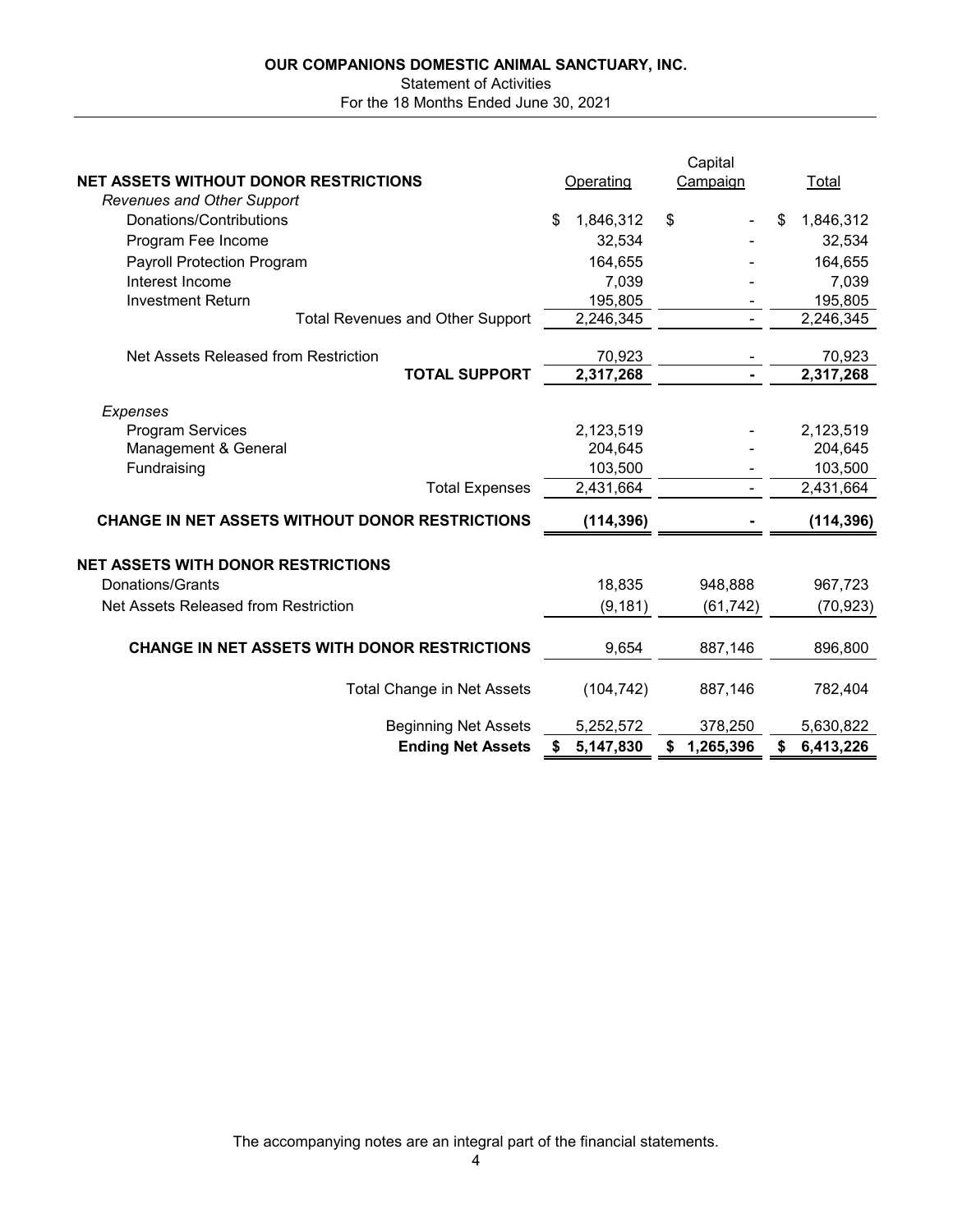Statement of Cash Flows

For the 18 Months Ended June 30, 2021

| <b>Cash Flow Provided by Operating Activities</b>                                                       |               |
|---------------------------------------------------------------------------------------------------------|---------------|
| Change in Net Assets                                                                                    | \$<br>782,404 |
| Adjustments to Reconcile Increase in Net Assets to Net Cash<br><b>Provided by Operating Activities:</b> |               |
| Depreciation                                                                                            | 190,589       |
| Realized/Unrealized (Gain)/Loss on Investments                                                          | (187, 271)    |
| (Increase)/Decrease in:                                                                                 |               |
| <b>Pledges Receivable</b>                                                                               | (436, 750)    |
| <b>Prepaid Expenses</b>                                                                                 | 13,233        |
| Increase/(Decrease) in:                                                                                 |               |
| <b>Payroll Taxes Payable</b>                                                                            | 332           |
| <b>Sales Tax Payable</b>                                                                                | (504)         |
| <b>Accounts Payable</b>                                                                                 | (7,770)       |
| <b>Net Cash Provided By Operating Activities</b>                                                        | 354,263       |
| <b>Cash Flow Provided by Investing Activities</b>                                                       |               |
| <b>Purchase of Fixed Assets</b>                                                                         | (40, 398)     |
| <b>Purchases of Investments</b>                                                                         | (748, 932)    |
| Proceeds from Sale of Investments                                                                       | 265,959       |
| <b>Net Cash Used By Investing Activities</b>                                                            | (523,371)     |
| <b>Cash Flow Provided by Financing Activities</b>                                                       |               |
| Net Increase/(Decrease) In Cash and Cash Equivalents                                                    | (169, 108)    |
| <b>Beginning Cash and Cash Equivalents</b>                                                              | 325,959       |
| <b>Ending Cash and Cash Equivalents</b>                                                                 | \$<br>156,851 |
| <b>Supplemental Information</b>                                                                         |               |
| <b>Interest Paid</b>                                                                                    | \$            |
| <b>Income Taxes Paid</b>                                                                                | \$            |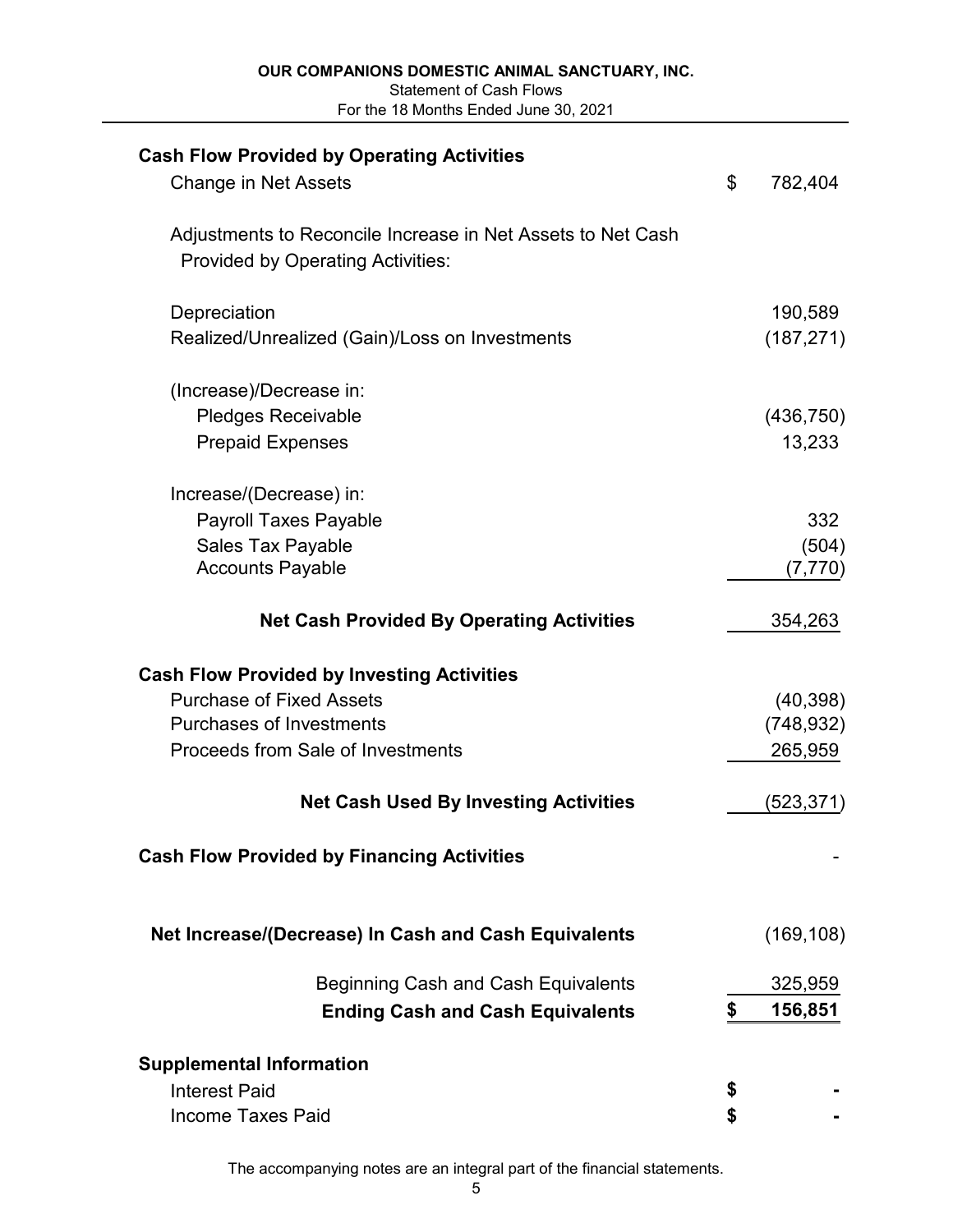Statement of Functional Expenses

For the 18 Months Ended June 30, 2021

|                                            | Program         |    | Management |                    |                |
|--------------------------------------------|-----------------|----|------------|--------------------|----------------|
|                                            | <b>Services</b> |    | & General  | <b>Fundraising</b> | Total          |
| <b>Salaries and Related Expenses:</b>      |                 |    |            |                    |                |
| <b>Salaries</b>                            | \$<br>1,164,058 | \$ | 109,400    | \$<br>59,160       | \$1,332,618    |
| <b>Payroll Taxes</b>                       | 102,039         |    | 9,590      | 5,186              | <u>116,815</u> |
| <b>Total Salaries and Related Expenses</b> | 1,266,097       |    | 118,990    | 64,346             | 1,449,433      |
| <b>Other Expenses:</b>                     |                 |    |            |                    |                |
| Advocacy                                   | 23,450          |    |            |                    | 23,450         |
| <b>Bank Fees</b>                           |                 |    | 2,774      |                    | 2,774          |
| <b>Cell and Desk Phones</b>                | 12,895          |    | 2,134      | 2,505              | 17,534         |
| <b>Conference/Seminar Registration</b>     | 3,906           |    |            |                    | 3,906          |
| <b>Credit Card Processing Fees</b>         |                 |    | 11,797     |                    | 11,797         |
| <b>Depreciation Expense</b>                | 190,589         |    |            |                    | 190,589        |
| <b>Educational Materials</b>               |                 |    | 224        |                    | 224            |
| <b>Facility Supplies</b>                   | 22,365          |    | 565        | 25                 | 22,955         |
| <b>Federal &amp; State Filing Fees</b>     | 1,320           |    | 575        |                    | 1,895          |
| Food/Meals/Entertainment                   | 976             |    | 183        |                    | 1,159          |
| <b>Information Technology Service</b>      | 59,788          |    | 8,549      | 9,174              | 77,511         |
| Insurance                                  | 75,669          |    | 13,033     | 1,630              | 90,332         |
| <b>Landscaping Expense</b>                 | 454             |    |            |                    | 454            |
| Miscellaneous Expense                      | 191             |    |            |                    | 191            |
| <b>Office Supplies</b>                     | 6,990           |    | 6,274      | 180                | 13,444         |
| Pet Care Expenses                          | 58,666          |    |            |                    | 58,666         |
| Postage                                    | 6,420           |    | 9,551      | 6,242              | 22,213         |
| Printing                                   | 29,003          |    | 110        | 8,016              | 37,129         |
| <b>Professional Fees/Consultants</b>       | 18,662          |    | 12,971     | 11,369             | 43,002         |
| Promotional                                | 1,377           |    |            | 13                 | 1,390          |
| Rental & Lease Expense                     | 50,400          |    | 12,600     |                    | 63,000         |
| Repairs/Maintenance                        | 14,275          |    | 370        |                    | 14,645         |
| Stewardship/Cultivation                    | 4,207           |    | 164        |                    | 4,371          |
| <b>Training Program</b>                    | 4,977           |    |            |                    | 4,977          |
| Travel                                     | 762             |    |            |                    | 762            |
| <b>Utilities</b>                           | 63,166          |    | 3,781      |                    | 66,947         |
| Veterinary                                 | 205,162         |    |            |                    | 205,162        |
| <b>Volunteer Expenses</b>                  | 1,752           |    |            |                    | 1,752          |
| <b>Total Other Expenses</b>                | 857,422         |    | 85,655     | 39,154             | 982,231        |
| <b>Total Functional Expenses</b>           | 2,123,519       | S. | 204,645    | \$<br>103,500      | \$2,431,664    |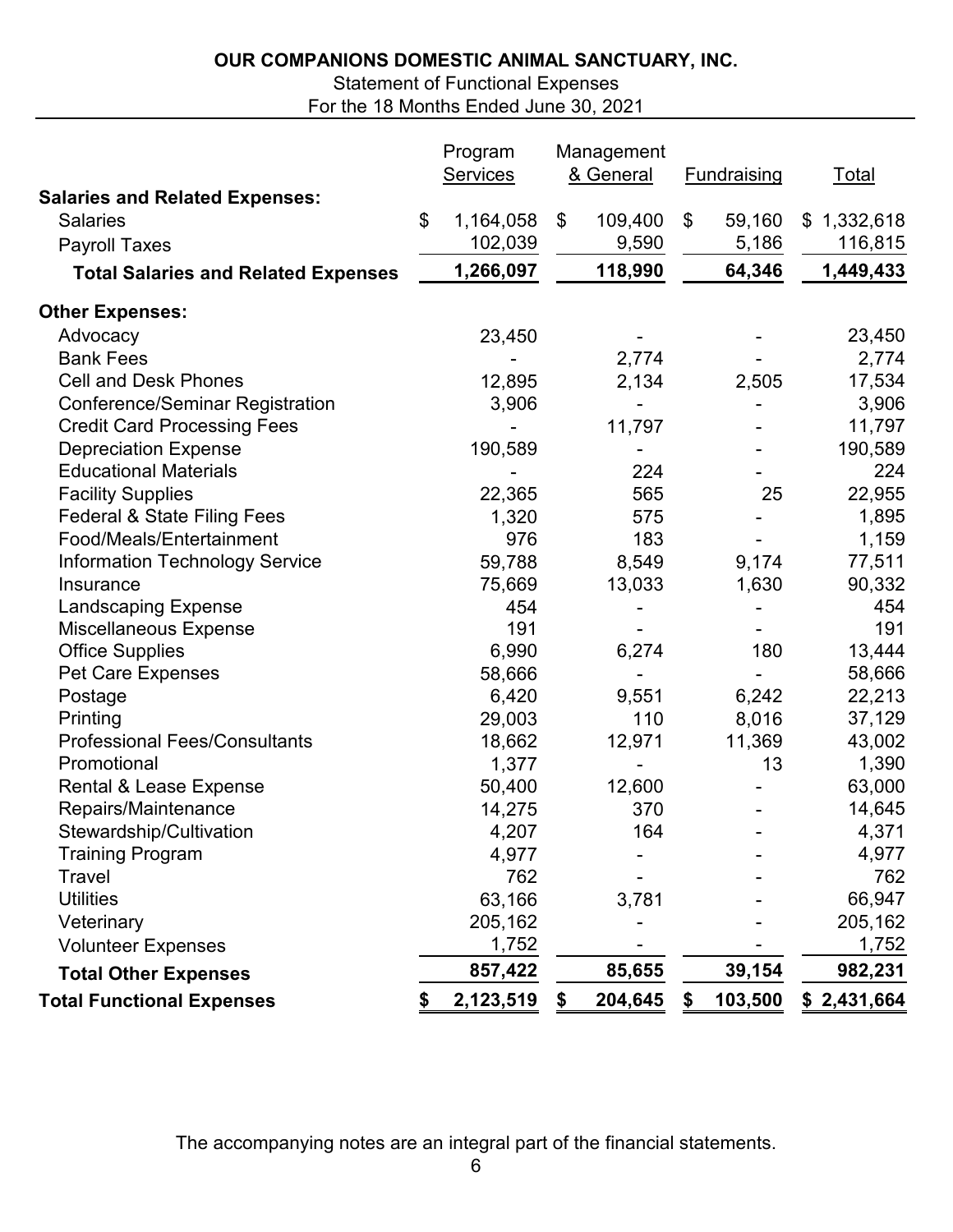# NOTE 1 **– DESCRIPTION OF ORGANIZATION**

Our Companions Domestic Animal Sanctuary, Inc. ("Our Companions"), is a nonprofit organization founded in May 2002, for the purpose of alleviating the plight of healthy domestic animals facing euthanasia. Our Companions is exempt from federal income tax under Section 501(c) (3) of the U.S. Internal Revenue Code. However, income from certain activities not directly related to the Our Companions' tax-exempt purpose may be subject to taxation as unrelated business income. The main activity of Our Companions is to create a sanctuary that will care for domestic animals facing euthanasia, provide low-cost pet behavioral services, and initiate statewide partnerships with other animal welfare organizations to create programs that address the root causes of pet homelessness. Our Companions is supported by contributions from the public and is the beneficiary of various fundraising activities in the community.

## NOTE 2 **– SIGNIFICANT ACCOUNTING POLICIES**

The summary of significant accounting policies of Our Companions is presented to assist in understanding the organization's financial statements. These financial statements and notes are the representations of Our Companions' management who are responsible for their integrity and objectivity. These accounting policies conform to the accrual basis of accounting.

#### **Basis of Accounting**

The financial statements of Our Companions Domestic Animal Sanctuary have been prepared on the accrual-basis of accounting, and accordingly reflect all significant receivables, payables, and other liabilities. Revenue is recognized when earned and expenditures when incurred.

## **Estimates**

The preparation of financial statements in accordance with generally accepted accounting principles requires estimates by management. The actual results of operations may differ from management estimates.

#### **Cash and Cash Equivalents**

Cash and cash equivalents include amounts in demand deposit accounts, as well as short-term investments with a maturity date within three months of the date acquired by Our Companions.

#### **Investments**

Investments in marketable equity securities with readily determinable fair values are stated at fair market value. Investments in Certificates of Deposit are stated at cost. Short-term investments held inside brokerage accounts are reported as investments.

#### **Fair Value of Financial Instruments**

The Organization measures the fair value of its assets and liabilities under a three-level hierarchy, as follows:

**Level 1:** Quoted market prices for identical assets or liabilities to which an entity has access at the measurement date.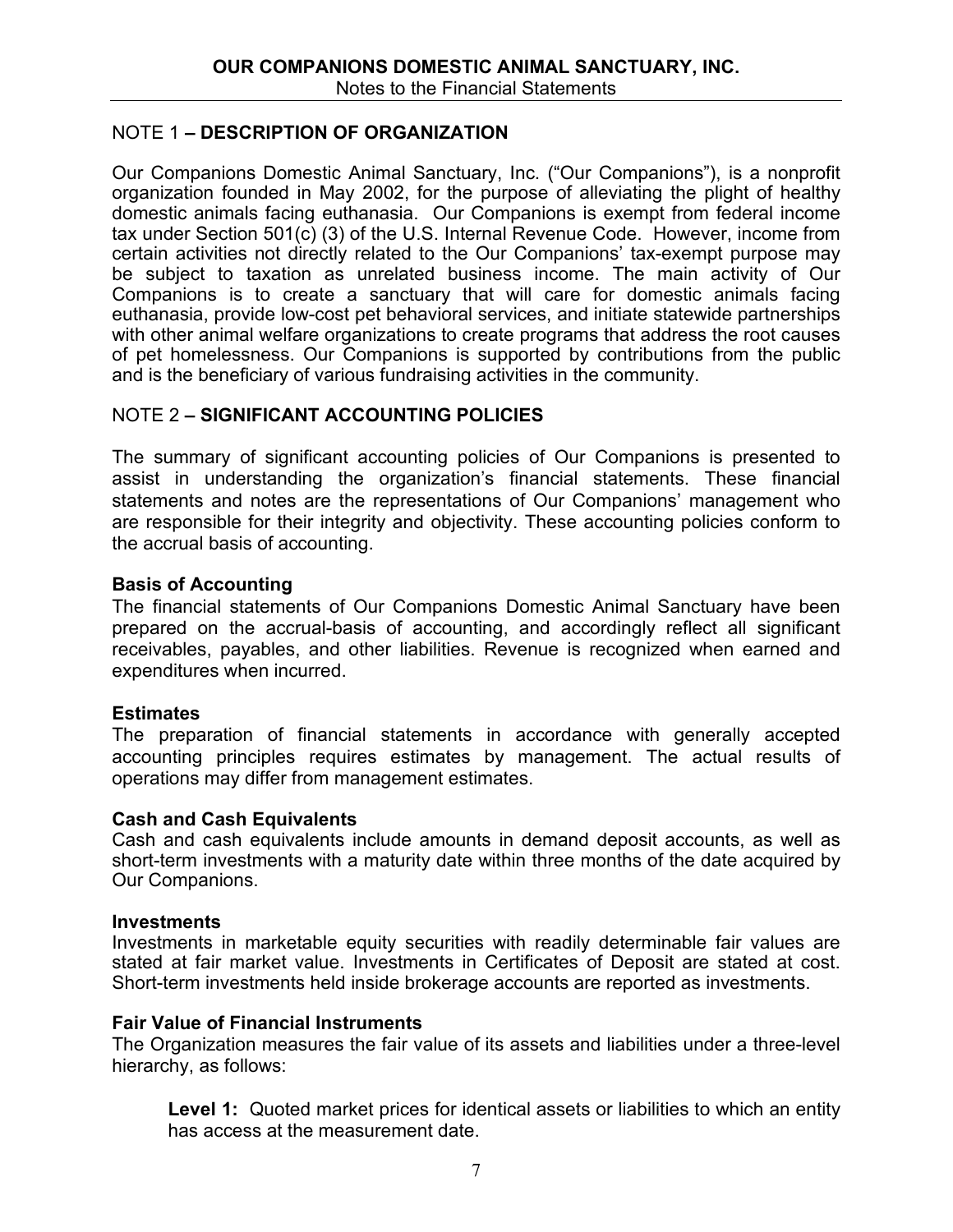**Level 2:** Inputs and information other than quoted market indices included in Level 1 that are observable for the asset or liability, either directly or indirectly. Level 2 inputs include:

- a. Quoted prices for similar assets or liabilities in active markets.
- b. Quoted prices for identical or similar assets in markets that are not active;
- c. Observable inputs other than quoted prices for the asset or liability;
- d. Inputs derived principally from, or corroborated by, observable market data by correlation or by other means.

**Level 3:** Unobservable inputs for the asset or liability. Unobservable inputs should be used to measure the fair value to the extent that observable inputs are not available.

*Observable inputs* reflect the assumptions market participants would use in pricing the asset or liability developed from sources independent of the reporting entity; and *unobservable inputs* reflect the reporting entity's own assumptions about the assumptions market participants would use in pricing the asset or liability developed based on the best information available in the circumstances.

Investments are carried at fair value based on Level 1 and presented in Note 5. The Organization believes that the carrying amount of its investments is a reasonable fair value as of June 30, 2021.

## **Endowments**

The Financial Accounting Standards Board (FASB) issued staff position No. FAS 117-1: Endowments of Not-For-Profit Organizations: Net Asset Classification of Funds Subject to an Enacted Version of the Uniform Prudent Management of Institutional Funds Act, and Enhanced Disclosures for all Endowment Funds (FAS 117-1). FAS 117-1 provides accounting standards on the net asset classification of donor-restricted endowment funds for a not-for-profit organization that are subject to an enacted version of the Uniform Prudent Management of Institutional Funds Act (UPMIFA). FAS 117-1 also provides for other disclosures concerning an organization's endowment funds and whether or not the organization is subject to UPMIFA. The State of Connecticut adopted its version of UPMIFA, which became effective October 1, 2007 (CTPMIFA). Prior to the issuance of FAS 117-1, accumulated gains and income on donor restricted endowment assets were classified as net assets with donor restrictions. Under FAS No. 117-1, accumulated gains and income on donor-restricted endowment assets of perpetual duration are classified as Net Assets with Donor Restrictions until appropriated for expenditure.

Investment Policy – From time to time, Our Companions Board of Directors may vote to approve a specific amount of funds to be set aside and designated as Board Designated Endowment on the financial statement balance sheet. These funds will be classified as undesignated net assets without donor restrictions because the source of funds are unrestricted general donations. The original principal amount cannot be accessed without an approved board resolution. The board must pursue all available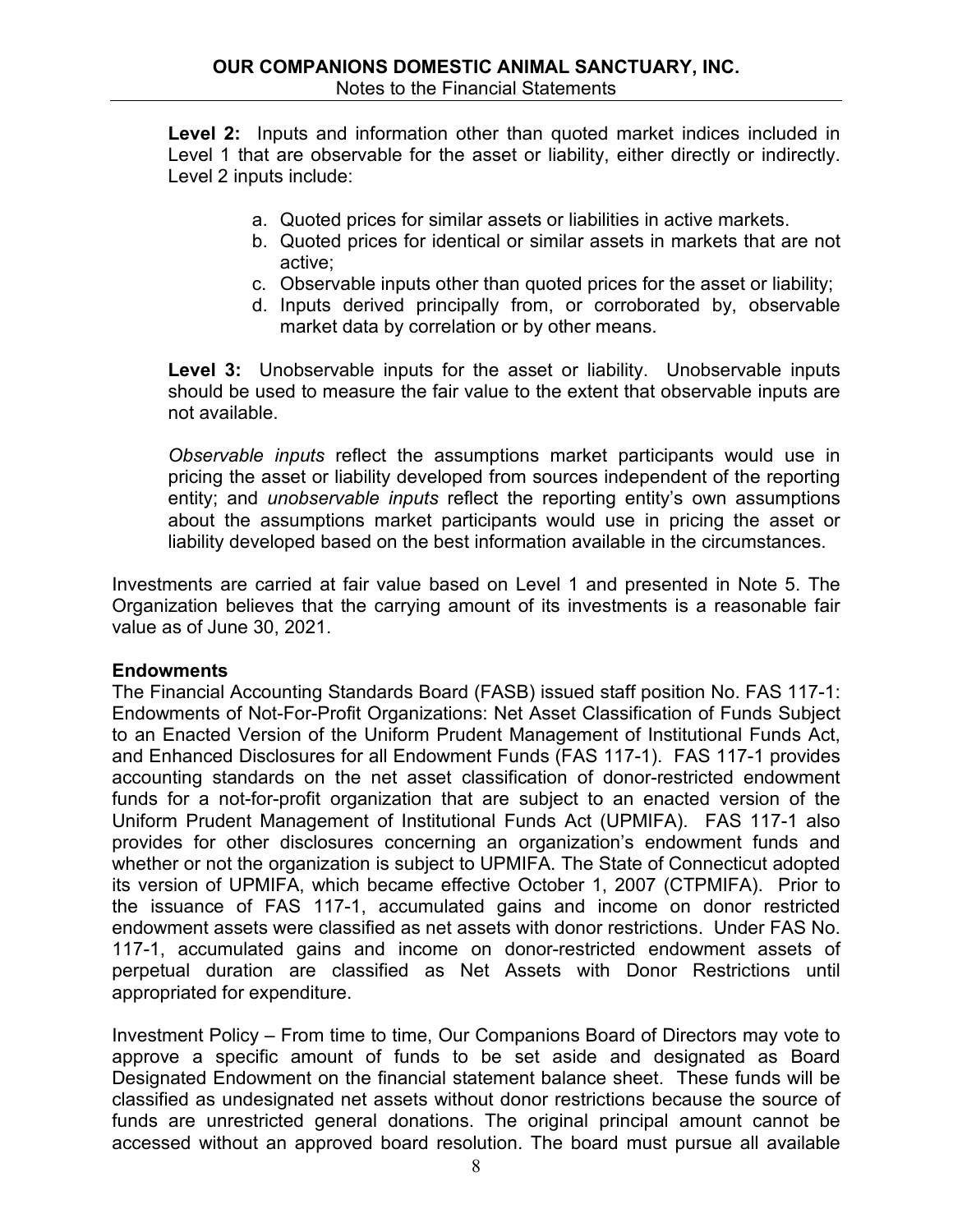options before accessing the principal funds, including (but not limited to) budget reductions, pursuing insurance reimbursements, enhancing development efforts, delayed new programs, etc.

A portion or all of the Board Designated Funds may be placed in investments other than traditional FDIC bank accounts. The amount invested and the specific investments must be approved by the Finance Committee. The Vanguard Total World Stock shall be the primary fund that the Board Designated Funds are invested in. The investment funds may be changed based on finance committee recommendation and subject to Board of Directors approval.

The investment income earned by the Board Designated Fund is considered unrestricted revenue and may be distributed to the organization as General Operating Revenue for its programs without board approval. However, no distribution of the investment earnings shall decrease the total market value of the Board Designated Fund below 100% of the original principal contribution balance. In addition, the annual distribution of investment income should never exceed 5% of the total market value of the Board Designated Fund.

Each year, based on the fund's total market value as of May 1, the Finance Committee shall recommend to the Board an amount to be transferred from the unrestricted income and/or gain of the Board Designated Fund to the General Operating Fund.

The Finance Committee shall review the Investment Policies at least once a year to determine if modifications are necessary or desirable. Any proposed modifications must be approved by the Board.

# **Land, Buildings, and Equipment**

Our Companions owns land, buildings, and equipment that have been recorded at cost, if purchased, or fair market value, if donated. Purchases over \$2,000 are capitalized as Land, Buildings, and Equipment. Depreciation is computed on a combination of straightline and accelerated methods over the estimated useful lives of the assets listed below:

| <b>Building and Building Improvements</b>   | 39 years |
|---------------------------------------------|----------|
| <b>Furniture and Fixtures</b>               | 7 years  |
| <b>Computer and Communication Equipment</b> | 5 years  |
| Vehicles                                    | 5 years  |
| Land Improvements                           | 10 years |
| <b>Machinery and Equipment</b>              | 7 years  |

## **Donated Services**

Donated services are recognized as contributions in accordance with FASB ASC 958- 605-50-1, *Accounting for Contributions Received and Contributions Made*, if the services (a) create or enhance nonfinancial assets or (b) require specialized skills, are performed by people with those skills, and would otherwise be purchased by Our Companions. In addition, many individuals volunteer their time and perform a variety of tasks that assist the Organization with specific assistance programs, campaign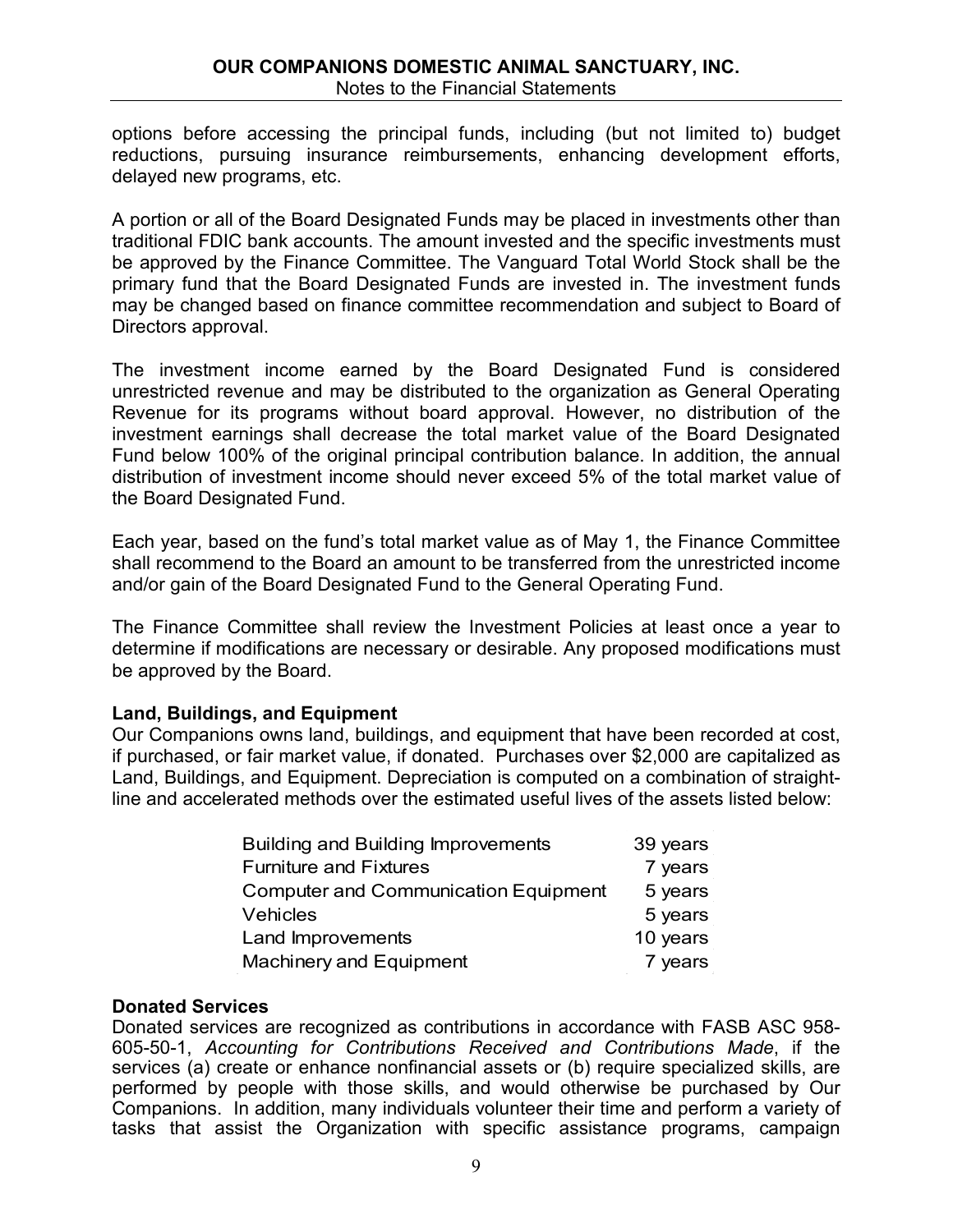solicitations, and various committee assignments; however, these services are not recognized in the financial statements.

#### **Cash and Other Contributions**

Our Companions reports gifts of cash and other assets as Net Assets with Donor Restrictions if they are received with donor stipulations that limit the use of the donated assets. When a donor restriction expires, that is, when a stipulated time restriction ends or purpose restriction is accomplished, the amount is reclassified to Net Assets without Donor Restrictions and reported in the statement of activities as fund balance released from restrictions. Contributions with donor restrictions are reported as increases to Net Assets without Donor Restrictions when restrictions expire in the reporting period that the contributions are reported as revenues.

Program Fee revenue is recognized at the point in time when the performance obligations are satisfied. Our Companions recognizes revenues in accordance with the provisions of Revenue from Contracts with Customers (ASC606). Generally, contract periods do not extend beyond the end of the fiscal year.

#### **Investment Income**

Interest and dividends earned on savings accounts, as well as any other form of investment income is included. Restricted gains and investment income whose restrictions are met in the same reporting period are reported as Net Assets without Donor Restrictions.

## **Compensated Absences**

The organization does not accrue compensated absences as they are not carried over to subsequent periods.

## **Expense Allocation**

The costs of providing various programs and other activities have been summarized on a functional basis in the Statement of Revenues, Expenses, and Other Changes in Fund Balances. Accordingly, certain costs have been allocated among the programs and supporting services benefited.

#### **Review for Subsequent Events**

In connection with the preparation of the financial statements of Our Companions as of and for the 18 months ended June 30, 2021, events and transactions subsequent to June 30, 2021, through December 9, 2021, the date the financial statements were available to be issued, have been evaluated by Our Companions' management for possible adjustment and/or disclosure.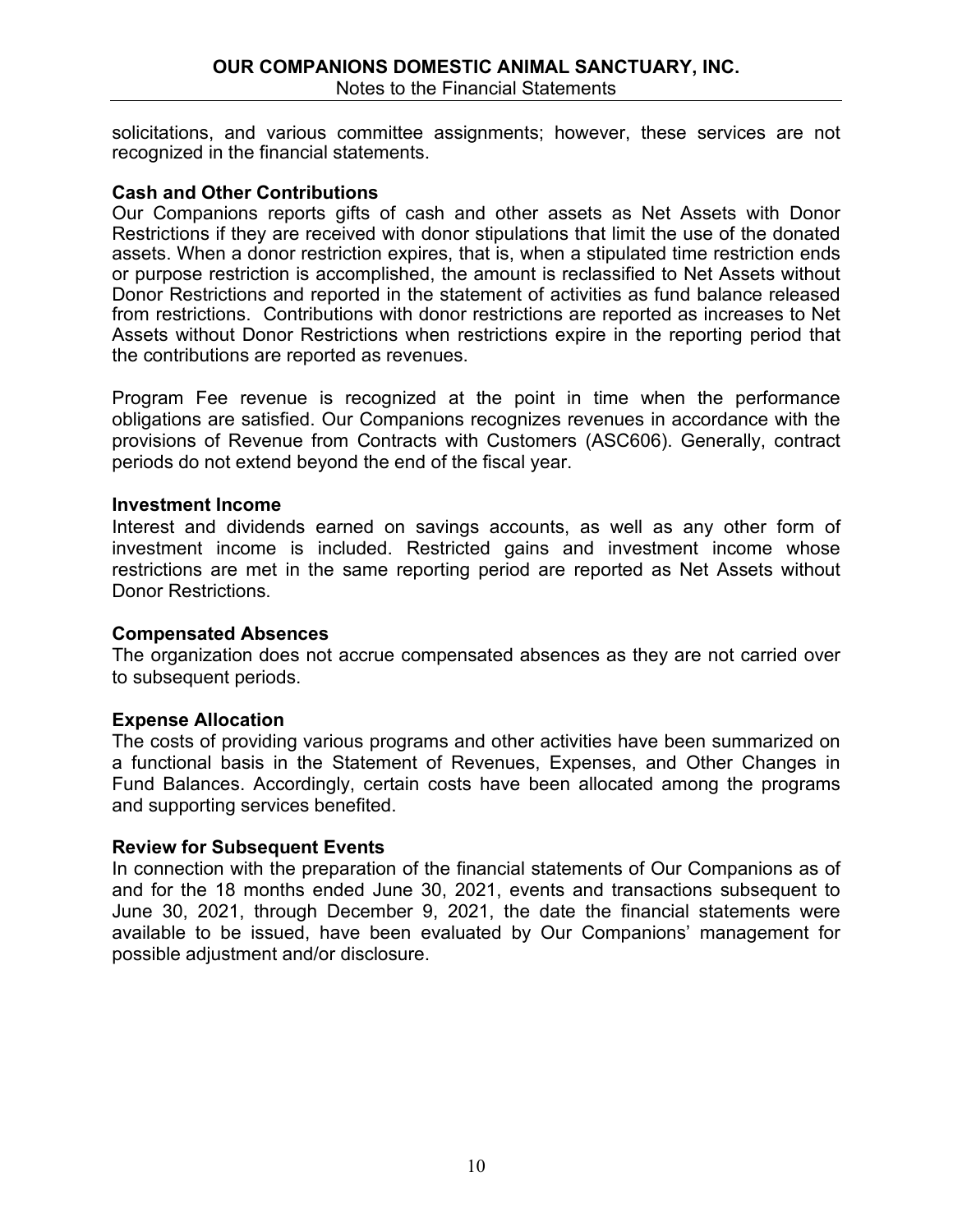# NOTE 3 – **LIQUIDITY POLICY**

It is Our Companions' policy to have sufficient liquid assets on hand at all times to cover 60 days of budgeted expenses. Liquid assets include non–restricted funds such as bank checking accounts, business savings accounts and cash & money market funds held within investment accounts. The liquidity level will be monitored on a monthly basis via a notation on the balance sheet indicating the liquidity level. In the event that the liquid assets fall below the 60-day threshold a special meeting of the Finance Committee would be convened to determine a plan to raise the liquidity back to the required minimum level.

Our Companions financial assets due within one year of the statement of financial position date for general expenditures are as follows:

| Cash and Cash & Money Market within Investments | \$1,992,560 |
|-------------------------------------------------|-------------|
| Pledges Receivable                              | 220,900     |
|                                                 | 2,213,460   |
| Less: Donor Restrictions for Specific Purposes  | 29,536      |
| Total Financial Assets available \$ 2,183,924   |             |

# NOTE 4 – **DETAILED NOTES ON ASSETS, LIABILITIES, AND FUND BALANCES**

## **Cash and Cash Equivalents**

At June 30, 2021, the carrying amount of Our Companions' cash equivalents and deposits was \$155,750 and the bank balance was \$140,130.

| Reported as Cash and Cash Equivalents | \$155,750 |
|---------------------------------------|-----------|
| Reported as Investments               | 1.101     |
|                                       | \$156,851 |

## **Promises to Give**

Unconditional promises to give have been pledged over a span of 1 to 4 years for the annual fund and capital campaign. No allowance has been established as of the date of these financial statements as there have been very little uncollectible amounts historically. The pledges are reported at face value as the discounted value was determined to be immaterial.

| Pledges Receivable                         |           |
|--------------------------------------------|-----------|
| Less than One Year                         | \$220,900 |
| Due in One to Five Years                   | 444,100   |
| Less: Allowance for Uncollectible Accounts |           |
| Net Unconditional Promises to Give         | \$665,000 |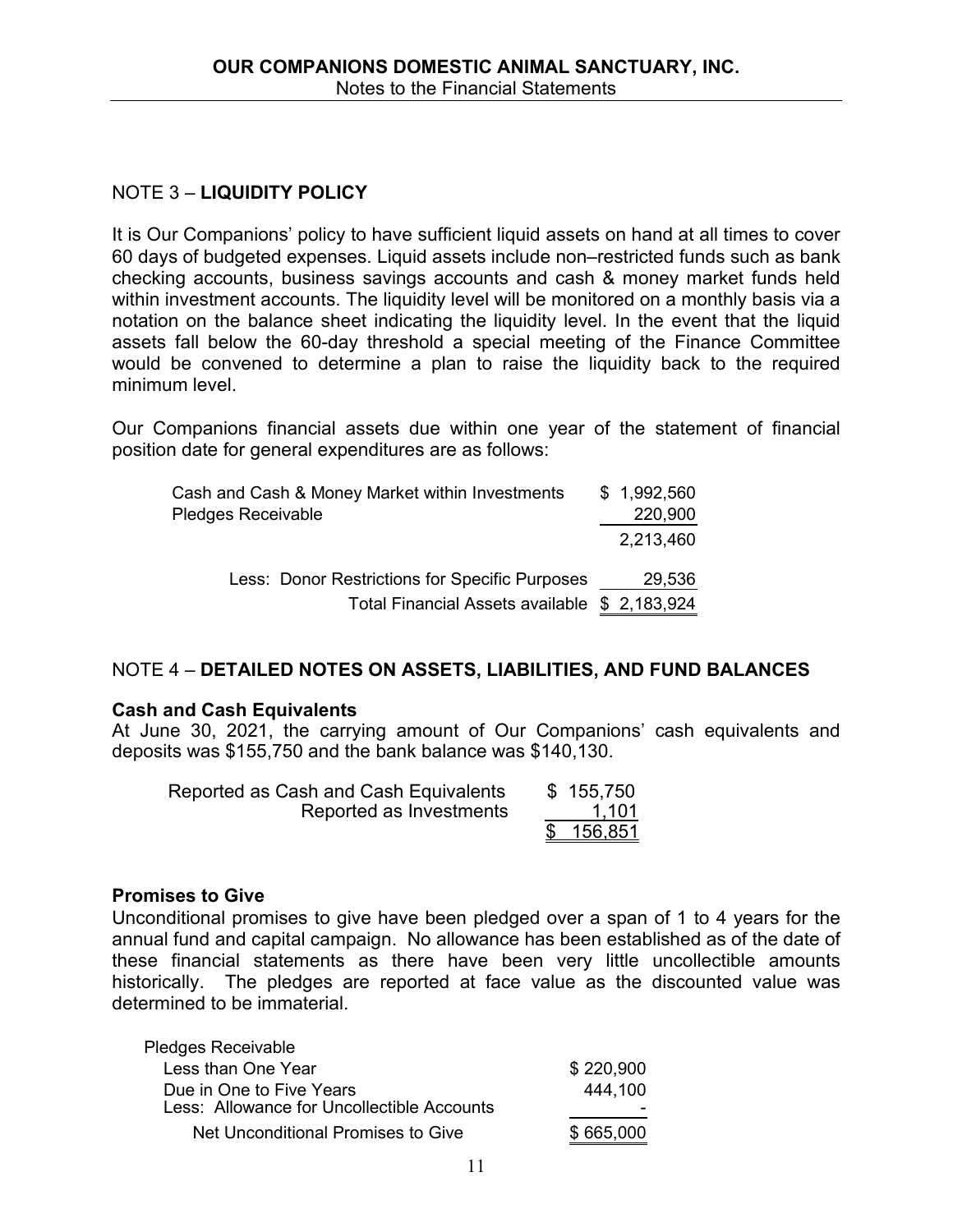#### **Fixed Assets**

Fixed Assets are summarized as follows:

|                                 | Balance as of |            |  |
|---------------------------------|---------------|------------|--|
|                                 |               | 6/30/2021  |  |
| Real Property                   | \$            | 564,584    |  |
| Building & Improvements         |               | 2,580,021  |  |
| Leashold Improvements           |               | 18,877     |  |
| Land Improvements               |               | 561,693    |  |
| <b>Furniture &amp; Fixtures</b> |               | 61.154     |  |
| Machinery & Equipment           |               | 55,973     |  |
| Vehicles                        |               | 22,895     |  |
| Computer & Phone Equipment      |               | 22,174     |  |
| <b>Construction in Process</b>  |               | 22,491     |  |
| Total                           |               | 3,909,862  |  |
| Less: Accumulated Depreciation  |               | (986, 769) |  |
| Total                           |               | 2,923,093  |  |

Depreciation expense for the 18 months ended June 30, 2021, is \$190,589.

#### **Net Assets with Donor Restrictions**

Net Assets with Donor Restrictions are summarized as follows:

|                          | Balance as of<br>6/30/2021 |  |
|--------------------------|----------------------------|--|
| Capital Campaign         | 1,520,396                  |  |
| <b>Sherwin Fund</b>      | 2,081                      |  |
| Mortensen Foundation     | (85)                       |  |
| Christine Knuth          | 5,804                      |  |
| Wiederhold Foundation    | 10,000                     |  |
| Pop-Up Clinic, Mansfield | 6,000                      |  |
| <b>Buddy Project</b>     | 5,736                      |  |
| Long-Term Pledges        | 60,000                     |  |
|                          | 1,609,932                  |  |

#### **Endowment Fund**

Changes in endowment net assets as of June 30, 2021, are as follows:

|                                    | <b>Board</b>      |           |  |
|------------------------------------|-------------------|-----------|--|
|                                    | <b>Designated</b> |           |  |
| Endowment Net Assets, at 12/31/19  | S                 | 701,998   |  |
| <b>Investment Return</b>           |                   | 190,053   |  |
| Appropriated for Expenditure       |                   | (62, 181) |  |
| Endowment Net Assets, at 6/30/2021 |                   | 829,870   |  |